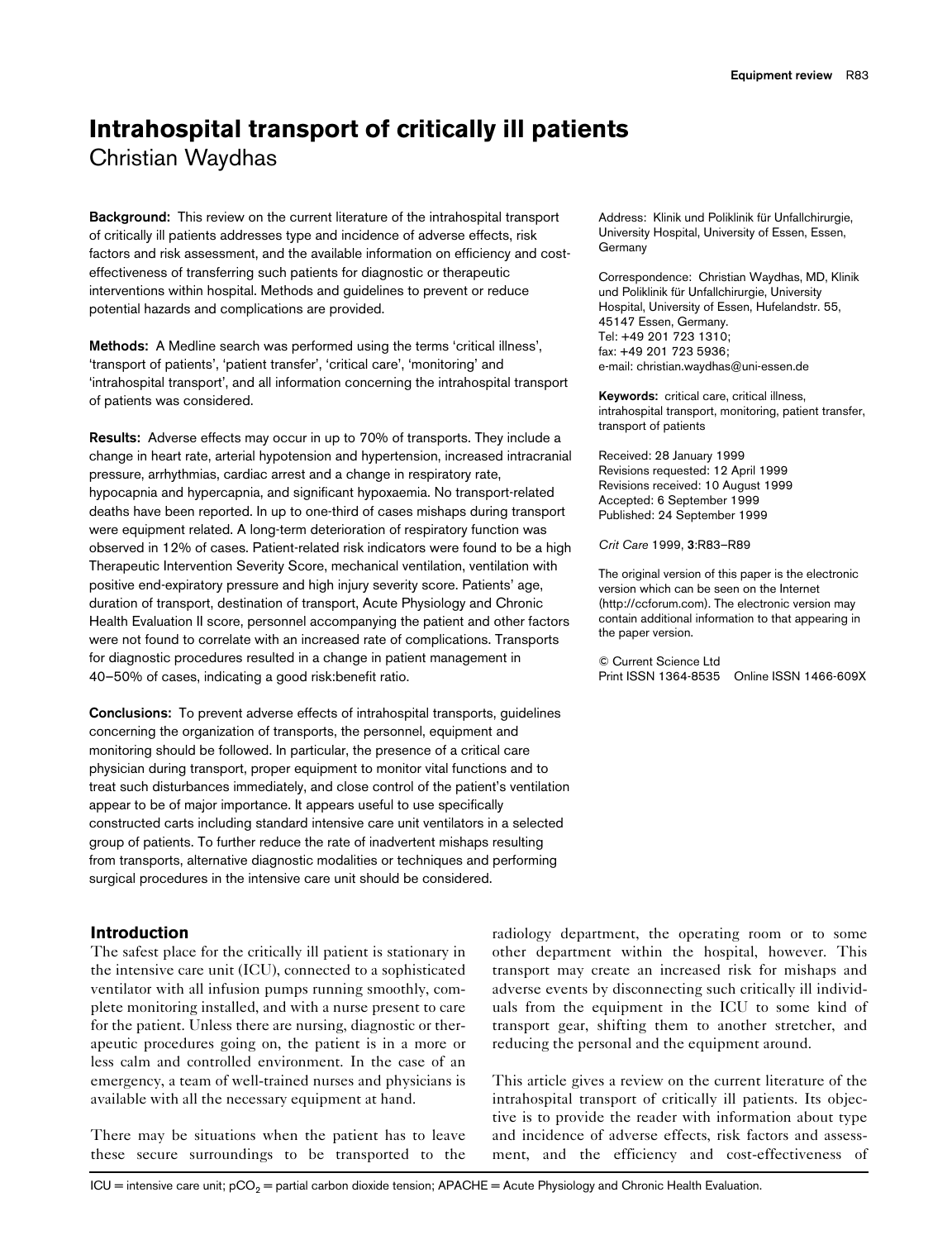transferring such patients for diagnostic or therapeutic interventions within hospital. Furthermore, methods and guidelines to perform such transports safely are addressed, covering the personnel accompanying the patient, the equipment for monitoring the patient and treating complications, and the ventilator to be used.

A Medline search including the terms 'critical illness', 'transport of patients', 'patient transfer', 'critical care', 'monitoring' and 'intrahospital transport' was performed, and all information concerning the intrahospital transport of patients was considered, excluding review articles. Only studies published in the English or German language were used, however.

## **Adverse effects**

Adverse effects may affect a variety of organ systems, may be related to the movement of the patient (dislocation of installations, drips, etc) or may be caused by equipment malfunctions. Furthermore, the reduced availability of personal, equipment and monitoring away from the ICU may be detrimental. These adverse effects may be of short-term or long-term duration, or require interventions.

The first indications that transport within hospital is a potentially dangerous undertaking were provided in the early 1970s, when arrhythmias were encountered in up to 84% of transports of patients with high-risk cardiac disease, which required emergency therapy in 44% of cases [1]. Significant complications such as bleeding and hypotension were observed in seven out of 33 transports of patients from the operating room to the ICU [2]. An early report compared the transport of postoperative patients from the operating room to the ICU with that of patients transferred from the ICU for diagnostic tests [3]. No complications or haemodynamic deteriorations were noted in the latter group, whereas the postoperative patients were subject to hypotension, hypertension or arrhythmias in 44% of the cases.

In more recent reports [4–9] the overall incidence of adverse effects during intrahospital transport was found to range from 6 to 71.1% (Table 1) [3–13]. An exact description of the severity of these complications is lacking in many studies and definitions differ in the others. However, major adverse effects with life-threatening disturbances that require interventions such as administration of vasoactive drugs, fluid boluses or even cardiopulmonary resuscitation, as well as those related to the disconnection of ventilatory, intravenous or intra-arterial lines, may be as high as 8% [4,6,9,10].

The majority of the studies were done with trauma and surgical patients, but medical patients and children were included in some. Although the highest rate of adverse events was noted in the one study with children [4], no clear relation of frequency and type of complication with the case-mix can be deduced. Neither the indication leading to the diagnostic evaluation nor the type of diagnostic procedure performed have been found to correlate with the type, number or severity of complications during transport [7,9]. In most of the studies the patient was accompanied by at least one nurse and one physician, who were sometimes supplemented with a respiratory therapist. The number of personnel involved in the transport was not found to influence the rate of complications [4]. Smith *et al* [6] observed a trend towards a reduced incidence of adverse effects if a physician was present during transport. In a recent study [11] a low rate of complications in 15.5% of patients was observed if a specially trained transport team accompanied the patient.

Cardiocirculatory adverse effects were noted in 0–47% of patients [7,9,12,13]. In particular, hypotension (a mean fall in systolic blood pressure of 40mmHg or more) and arrhythmias were predominant in mechanically ventilated patients of a combined medical and surgical ICU [13]. Those events were closely related to periods of inadvertant hypoventilation or hyperventilation, with changes of the partial carbon dioxide tension ( $pCO<sub>2</sub>$ ) of up to 27 mmHg. In trauma patients transported for diagnostic studies, a change in blood pressure (of more than 20mmHg) and in pulse rate (of more than 20beats/min) was observed in 40 and 21% of the transports, respectively [7], which is quite similar to the findings of other investigators (Table 1) [8]. Although the overall incidence of complications was rather low in the study of Szem *et al* [9], they reported three cases of cardiac arrest and one case of pneumothorax that required chest tube placement. In medical patients electrocardiogram changes may occur that cannot be seen with standard electrocardiogram monitoring [14].

Respiratory complications were reported to occur in up to 29% of the transports, including a change in respiratory rate in 20% of the patients and a fall in arterial oxygen saturation in 2–17% of cases [7,8]. In one study [8] no change of  $pCO<sub>2</sub>$  and  $pH$  was found during transport.

In 125 transports of ventilated and nonventilated patients reported in another study [6], mishaps occurred in 34% of cases. Most of those problems were related to the equipment or the process of monitoring itself. Electrocardiogram lead disconnection (23%), monitor power failure (14%), a combination of those (10%), intravenous line or vasoactive drug infusion disconnection (9 and 5%, respectively), and disconnection from the ventilator (3%) were among the most frequent problems. Most mishaps were noted at the destination site either before or during the procedure, but not during the actual transport. Equipment-related mishaps occurred in 10% of transports in the study of Wallen *et al* [4]. These included malfunction of equipment, or loss of nasogastric or chest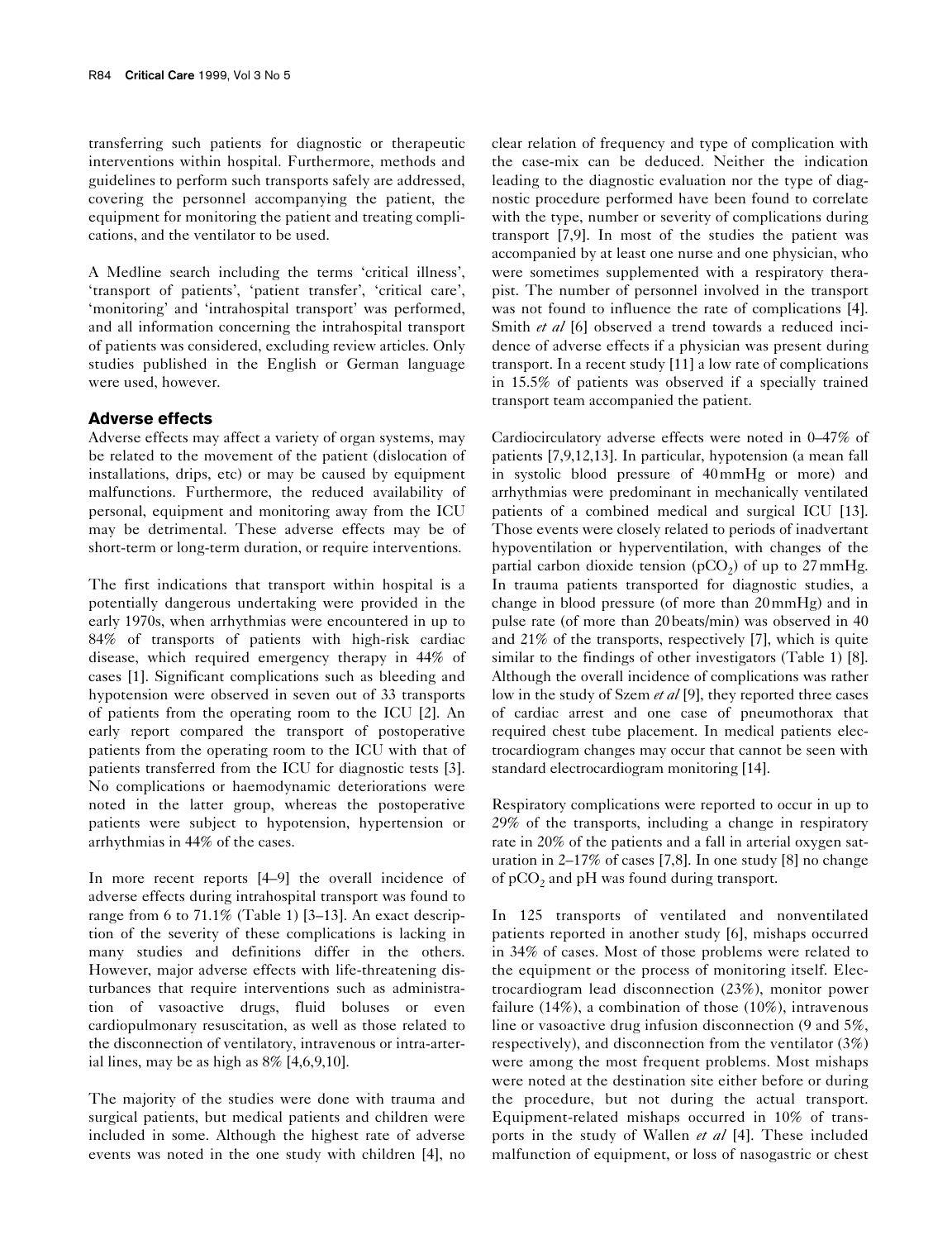|                                       |                                            |                      | Synopsis of investigations studying overall and specific complications during transport                                                                                          |                         |                                                          |                                |                        |                                                                                             |
|---------------------------------------|--------------------------------------------|----------------------|----------------------------------------------------------------------------------------------------------------------------------------------------------------------------------|-------------------------|----------------------------------------------------------|--------------------------------|------------------------|---------------------------------------------------------------------------------------------|
| Reference                             | patients<br>No. of                         | transports<br>No. of | Destination of<br>transports                                                                                                                                                     | mishaps<br>Rate of      | Circulatory<br>mishaps                                   | Pulmonary<br>mishaps           | Equipment<br>mishaps   | Type of ventilation<br>personnel                                                            |
| $\Xi$                                 | 11 Postoperative                           | $\overline{1}$       | S,<br>Radiol 11                                                                                                                                                                  | 86                      | $\circ$                                                  | $\frac{\alpha}{\beta}$         | $\frac{\alpha}{\beta}$ | 7 of 11, Personnel NR<br>Manual ventilation in                                              |
| $\boxed{4}$                           | 139 Children                               | 180                  | Others 21%<br>Radiol 30%<br>OR 49%                                                                                                                                               | 76.1%                   | Hypothermia 10%<br>HR 46.7%<br>BP 21.1%                  | $GaO_2$ 6.1%<br>RR 28.9%       | 10%                    | Nurse and physician 82.2%<br>Manual ventilation<br>Nurse only 17.8%                         |
| $\overline{\mathbf{E}}$               | 27 Head injured                            | 35                   | Radiol 51%<br>OR 49%                                                                                                                                                             | 51%                     | Hypertension 14%<br>Hypotension 9%<br>Rise in ICP 23%    | Hypoxia 9%                     | $\frac{\alpha}{\beta}$ | Mechanical ventilator<br>Personnel NR                                                       |
| $\Xi$                                 | (all critically ill)<br>$\frac{\alpha}{2}$ | 127                  | Radiol 75%<br>OR 25%                                                                                                                                                             | 34%                     | $\frac{\alpha}{2}$                                       | $\frac{\alpha}{\beta}$         | 34%                    | Nurse and physician 45%<br>Type of ventilation NR<br>Nurse and respiratory<br>therapist 58% |
| $\Xi$                                 | 56 Injured                                 | 103                  | Radiol 100%                                                                                                                                                                      | 68%                     | HR 21%<br>BP 40%                                         | SaO <sub>2</sub> 17%<br>RR 20% | 0%                     | Mechanical ventilation<br>Nurse and physician                                               |
| $\Xi$                                 | Surgical/trauma<br>83                      | 100                  | Radiol 100%                                                                                                                                                                      | 66%                     | HR 27%<br>BP 36%                                         | SaO <sub>2</sub> 2%<br>RR 20%  | 5%                     | Mechanical ventilation<br>Nurse, physician and<br>respiratory therapist                     |
| $\overline{\mathbf{e}}$               | 175 Surgical                               | 203                  | Radiol 61%<br>OR 39%                                                                                                                                                             | 5.9%                    | Cardiac arrest 1.5%<br>Hypotension 1%                    | Hypoxia 4%                     | $\frac{\alpha}{2}$     | Mechanical or manual ventilation<br>respiratory therapist<br>Physician and                  |
| $[10]$                                | 237 All critically ill                     | 237                  | Radiol 100%                                                                                                                                                                      | 15.5%                   | $\frac{\alpha}{\beta}$                                   | $\frac{\alpha}{\beta}$         | $\frac{\alpha}{\beta}$ | Specially trained nursing<br>transport team                                                 |
| $\overline{11}$                       | 36 All critically ill                      | 36                   | Radiol 100%                                                                                                                                                                      | 53%                     | Arrhythmia 5.5%                                          | $\frac{\alpha}{\beta}$         | 11%                    | Mechanical ventilation                                                                      |
| $[12]$                                | 20 Medical/surgical                        | 20                   | Radiol 100%                                                                                                                                                                      | 10%                     | 8                                                        | 10%                            | 8                      | Respiratory therapist<br>Manual ventilation                                                 |
| $\begin{bmatrix} 1 & 3 \end{bmatrix}$ | 20 Medical/surgical                        | 36                   | Radiol 100%                                                                                                                                                                      | $\frac{\alpha}{\alpha}$ | Hypotension 19%<br>Arrhythmia 5.5%                       | Change in pCO <sub>2</sub> 56% | 5.5%                   | Manual ventilation in 20 of 36<br>Nurse, physician and<br>respiratory therapist             |
|                                       |                                            |                      | change in blood pressure; HR, change in heart rate; ICP, intracranial pressure; NR, not<br>Not included are studies that compared specific transport protocols or equipment. BP, |                         | $\mathsf{SaO}_{2}$ , fall of arterial oxygen saturation. |                                |                        | reported; OR, operation room; Radiol, radiology department; RR, change in respiratory rate; |

**Table 1**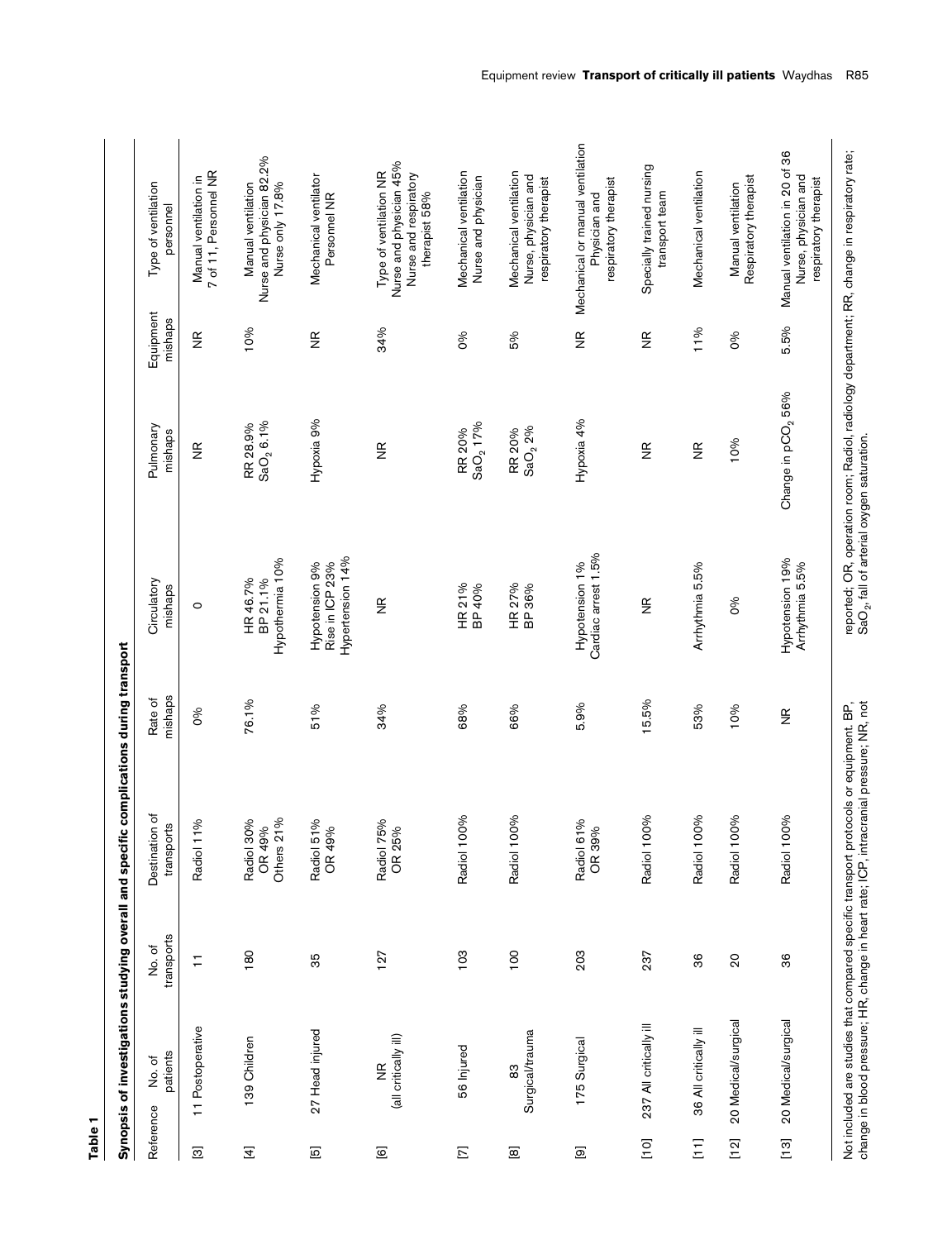tube, or were related to the endotracheal tube or the intravenous lines.

In a group of 27 patients with head injury (35 transports for diagnostic procedures or to the operating room) adverse effects were observed in 51% [5]. These included hypotension (systolic blood pressure below 90 mmHg in 8.6%), hypoxia (oxygen saturation below 90% in 5.7%) and increased intracranial pressure (42.9%, including 17% of cases with a pressure increase of more than 30 mmHg). Similar insults could be recorded in 60% of patients during the 4 h before transport and in 66% during the period after transport, however. It is important to note that, after transport, abnormal values that had not been present before were obtained in 17 patients.

Although much data has accumulated with respect to mishaps during the absence from the ICU, less is known about adverse long-term effects. In one prospective observation study [15] prolonged effects on respiratory function after intrahospital transports of critically ill patients were addressed. In 49 transports gas exchange had significantly decreased from a partial arterial oxygen tension : fractional inspired oxygen ratio of 267 at baseline to 220 1h after transport. Even 24 h later a slight deterioration was still present. A fall in the partial oxygen tension : fractional inspired oxygen ratio of more than 20% from baseline was noted 1 and 24h after transport in 42.8 and 12.2% of patients, respectively. Smith *et al* [6] reported that 24% of the patients of a study with 127 transports were considered, after having returned to the ICU, to be in worse condition than before the procedure. In a series of 273 mechanically ventilated patients who were transported from the ICU [16] the incidence of pneumonia was 24.4%, as compared to 4.4% in patients of similar severity of illness that had not been transported. This increased rate of complications could be attributed to the selection of patients that required transports to perform diagnostic (or therapeutic) interventions, however.

Whether the adverse effects observed are actually related to the transport itself or might be typical for critically ill patients irrespective of their location was assessed in only a few studies, and their findings are controversial. Wallen *et al* [4] compared patients over a period of 1–2 h before transport and during the consecutive transport to a diagnostic study. Although hypothermia (11.2%); change in heart rate (15.7%), blood pressure (21.3%) or in the respiratory rate of more than 20% (23.6%); or a change in oxygen saturation of more than 5% (5.6%) was observed in a significant number of transports, no such disturbances were noted during the observation period before transport. In contrast to these findings, Hurst *et al* [8] observed a similar rate of adverse events in a cohort of patients who were stationary in the ICU and matched for severity of illness [Acute Physiology and Chronic Health Evaluation (APACHE) II score] and age with the transport group (60 versus 66%). No difference was found with respect to number or type of physiologic changes.

Fatalities attributed to the transport were not reported in any of the communications reviewed.

# **Risk assessment and patient-related risk factors**

To allow for a risk–benefit assessment, it would be helpful to identify patients with a high risk for the development of complications during or after transport.

In a study of 180 transports of critically ill children [4] it was shown that major corrective procedures during transport were necessary in 34.4% of mechanically ventilated patients, as opposed to 9.5% in nonventilated patients. Furthermore, the Therapeutic Intervention Severity Score and the duration of transport were significantly associated with the requirement for a major intervention or with any physiological deterioration (predominantly equipment related). The latter finding, however, could not be substantiated in several studies of adult patients [5–7,15]. For patients with severe head injuries the overall injury severity score was found to be the only predictor for the development of adverse effects during transport [5].

Not associated with the frequency of mishaps in a number of studies were the following: patients' age, diagnosis of the underlying disease, number of personnel accompanying the transport, duration of absence from the ICU, severity of illness (APACHE II), Glasgow Coma Score, number of lines in place, life-support modalities, destination of the transport (to the operation room versus to the radiology suite) and type of diagnostic procedure [6,7,9].

With regard to longer lasting detrimental effects on respiratory function, the only risk indicator was ventilatory support with positive end-expiratory pressure, whereas age, APACHE II score, duration of transport, destination of transport, pretransport gas exchange or peak airway pressure were not predictive of a respiratory deterioration [15].

#### **Efficiency and cost-effectiveness**

In a cohort of 103 consecutive transports for diagnostic evaluation in trauma patients, the results from these studies led to a change of therapy in 24% of the cases within 48h after transport [7]. Changes in patient management resulting from a transport for a diagnostic procedure amounted to 39% in the experience of Hurst *et al*. [8], who studied surgical patients with trauma, and after major abdominal or vascular surgery. The main reasons for doing the diagnostic procedure were follow up (37%), identification of a septic focus (34%) and identification of the site of bleeding (14%). The examinations with the highest efficiency included angiography and abdominal computed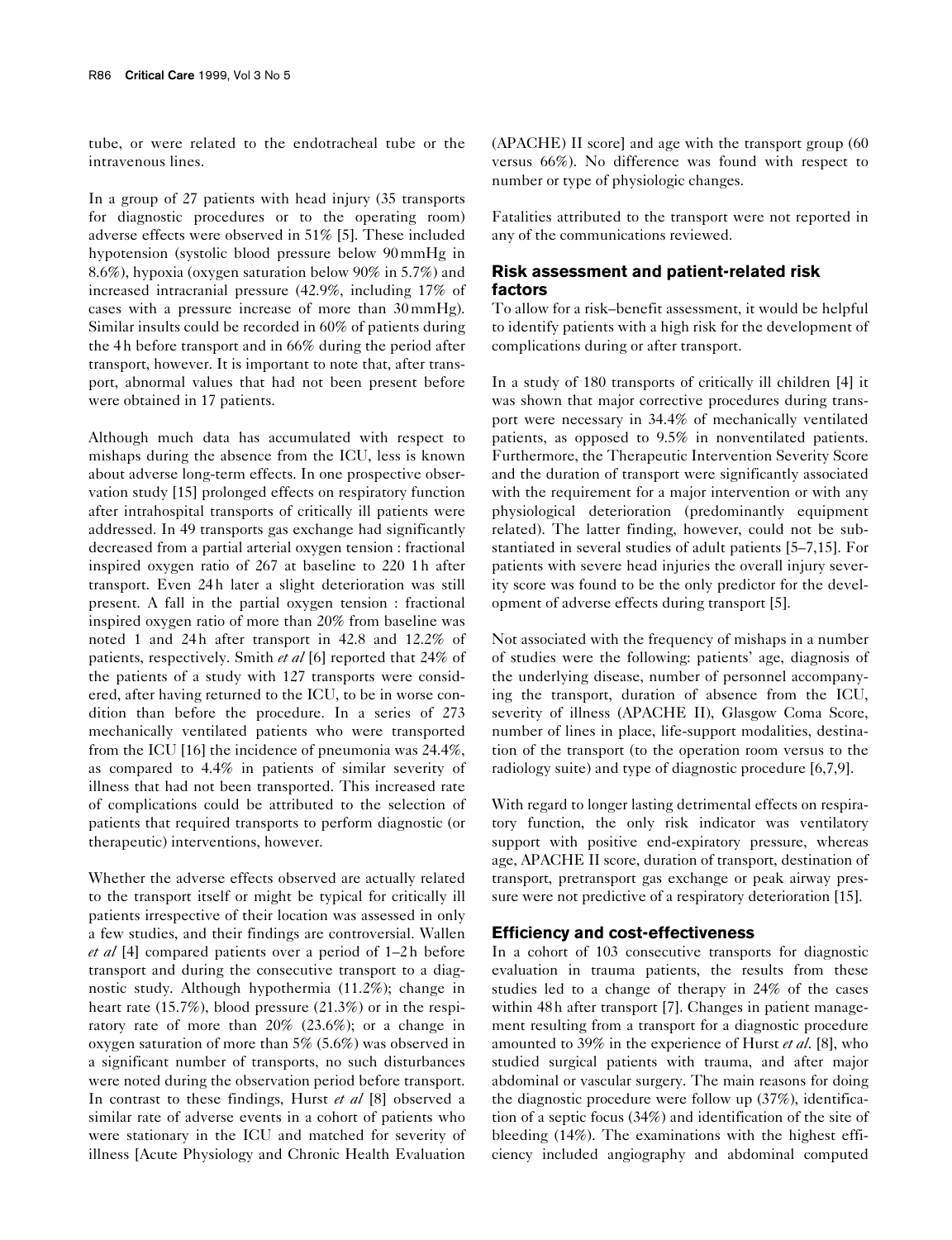tomography, which resulted in therapeutic consequences in more than 50% of patients, whereas computed tomography of the head and the chest still resulted in a change of therapeutic management in 25%. In a study of 88 abdominal computed tomography examinations of critically ill surgical patients for reasons such as suspected abdominal focus (74%), acute necrotizing pancreatitis (12%) or suspected delayed intra-abdominal organ lesion after trauma (14%) [17] the results of the examination resulted in a change of therapy (operation or other invasive therapeutic intervention) in 43% of the patients. Similar studies of thoracic computed tomography in critically ill patients (predominantly trauma patients) to evaluate a potential pulmonary septic focus or a cause for a deterioration in gas exchange resulted in therapeutic consequences or a change in patient management in up to 70% of patients [18–20].

Thus, the overall yield of diagnostic procedures that require a transport of critically ill patients in terms of a direct and consecutive change of therapy is at least 25% and may be as high as 70%, provided that the decision to perform a specific procedure is based on criteria similar to the ones used in those studies. Unfortunately, little information was provided by investigators regarding why a specific procedure had been done and whether alternative methods would have been available. In summary, the efficiency of transports in trauma and surgical patients, and in search of a septic focus, a source of bleeding, or the identification and follow up of injuries appears to be moderate to fairly high, indicating a good risk:benefit ratio, as long as restrictive criteria are used to order those procedures. No such information is available for medical and pediatric patients. It can be assumed, however, that similar yields can be anticipated while looking for a focus of sepsis.

The cost of a transport was estimated to be \$US465 in 1988 [7] and \$US452 in 1992 [8]. No calculation of costeffectiveness was reported in the literature reviewed.

#### **Prevention of complications**

Although patient-related risk factors are difficult to identify, equipment-related complications (which occur in up to one-third of transports) might be controlled more easily.

In 1993, guidelines for the transfer of critically ill patients were reported by a consensus committee that was formed by representatives from several major critical care societies [21]. They proposed requirements for the pretransport coordination and communication, for the personnel who accompany the patient, for the equipment needed and for the monitoring during transport.

It has been suggested [21] that a minimum of two people, one of them a critical care nurse, should accompany the patient. A physician is required for patients with unstable physiology who might need acute interventions. It is not clearly stated whether these latter conditions are met by mechanically ventilated patients. It appears justified that intubated patients are to be escorted by a medical doctor, however, on the basis of the large number of significant events that result in the necessity for an acute intervention in this group of patients. In those studies that reported on the personnel involved [4,6], at least two persons went with the patient but a physician was substituted by a respiratory therapist in 17.8–58% of transports. It should also be emphasized that personnel attending transports of critically ill patients may benefit from specific training [22].

Standard equipment includes the following [21]: a cardiac monitor with defibrillator; airway management equipment and a resuscitation bag (to allow for emergency intubation, coniotomy and manual ventilation via mask and tube); sufficient gas supplies; standard resuscitation drugs and intravenous fluids, as well as specific essential medications required by the patient transported (regulated by battery operated infusion pumps); and a portable ventilator for patients receiving mechanical ventilation.

The type of ventilation and the respirator to be used requires some discussion. One reason for the observed adverse effects on gas exchange could be the change from the ICU ventilator to a transport device, or even to manual ventilation. Although manual ventilation by a respiratory therapist has been said to result in a deterioration in blood gases in only 10% of transports [12], this positive experience was not shared by other investigators. Gervais *et al*. [23] compared blood gas variables during transport of 30 ventilator-dependent patients who were ventilated using either a manually operated ventilation bag with or without a volume meter at the exhalation valve of the bag, or a time-cycled, volume-constant, portable ventilator. Interestingly, patients with manual ventilation alone or the transport ventilator were significantly hyperventilated, as opposed to those in whom a volume meter was used to control manual ventilation. This finding was also reflected by an increase in pH in the former two groups. Arterial oxygen tension was not affected in a clinically significant way. In a follow-up study [24], the same group demonstrated that four out of five portable ventilators from different manufacturers produced either severe hyperventilation (particularly at low minute ventilation), or considerable hypoventilation under conditions of reduced compliance, as may be encountered in patients with acute respiratory failure or acute respiratory distress syndrome [24]. In 20 manually ventilated patients (not using a volume meter) mean changes in  $pCO<sub>2</sub>$  and  $pH$  of 9 mmHg and 0.08, respectively, were observed. Using a portable ventilator these blood gas changes could be significantly reduced to 4 mmHg and 0.05, respectively. Nevertheless, the complication rate in the mechanically ventilated patients was still 44% [13].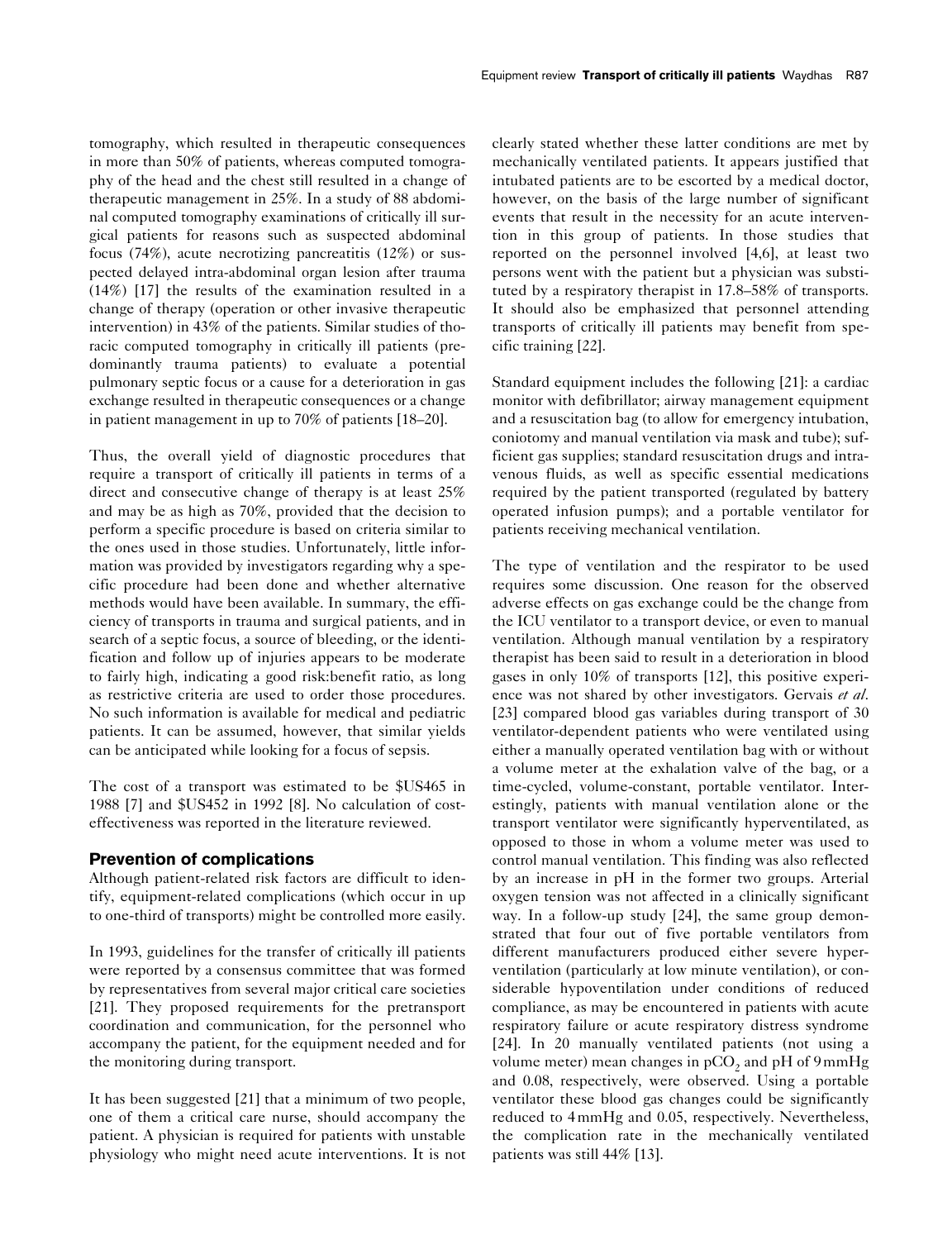One possibility to reduce inadvertent ventilation problems might be the use of improved monitoring equipment, particularly of tidal or minute ventilation (see below). Bearing in mind the limitations of many portable ventilators, the use of sophisticated transport carts equipped with a standard ICU ventilator and the necessary gas supply should be considered [25–28]. Such carts could be hooked to the patient bed and moved fairly easily. Monitoring devices and infusion pumps can be implemented into the cart with its battery. Such equipment is widely used for interhospital transport of critically ill patients between institutions, and is being increasingly applied to intrahospital transport. Controlled studies showing a reduction in adverse events during and complications from transport using such equipment are still lacking, however, although one group did report zero unanticipated problems with such equipment [28]. Although it appears sensible to assume improved patient safety, the cost-effectiveness remains to be shown. Furthermore, suction devices should accompany the patient, as illustrated by a case report of a patient with acute airway obstruction from a mucus plug [29]. A pump-driven suction device appears to be preferable, however.

Minimum requirements for monitoring patients during transport should be continuous electrocardiography, pulse oxymetry and the intermittent measurement of blood pressure, respiratory rate and pulse rate [21]. In specific patients, capnometry, continuous blood pressure reading and further monitoring (such as of intracranial pressure, cardiac output and filling pressures) may be beneficial. Many of the complications reported during transport were caused by equipment not functioning correctly, however. The use of more equipment could result in a higher probability of equipment-related problems that might divert the attention of the personnel from the patient to the device. In one study of capnometry [30] more than 50% of the complications (four out of seven) were due to malfunction of the monitoring and not caused by actual physiologic disturbances.

Of particular importance appears the possibility of measuring the major ventilation parameters such as tidal volume or minute ventilation [23,31]. Unfortunately, this is not possible with most portable ventilators.

In some cases the hazards of transporting a patient could be prevented by performing diagnostic or therapeutic procedures within the ICU or choosing alternative (albeit equivalently effective) procedures that may render a transport of the patient unnecessary. Such interventions may comprise the following: use of chest ultrasound in detecting intrathoracic pathologies [32–34]; the introduction of new mobile computed tomography scanners that can be used in the ICU [35]; the application of conventional or dilatational percutaneous tracheostomy in the ICU, instead of transferring the patient to the operating room [36–38]; the placement of percutaneous endoscopic gastrostomy and of inferior vena cava filters [39]; fiberoptic intraparenchymal pressure monitoring instead of operative ventriculostomy [40–42]; scheduled reoperations for peritonitis with open abdomen in the ICU [43]; and many others [44].

#### **Conclusion**

Adverse effects during and after transport of critically ill patients are frequent. On the other hand, a change in patient management results from about half of the procedures that necessitate transport, indicating a good efficiency. Although a few patient-related risk factors can be identified, the rate of equipment-related adverse events may be as high as one-third of all transports. Thus, particular attention has to be focussed on the personnel, equipment and monitoring in use. Standard guidelines have been published. A potential weakness remains the mode of ventilation and the type of ventilator used during transport, as well as the extent of respiratory monitoring. In patients who require ventilation, it appears useful to use either portable ventilators that are equipped with a volume meter, or specifically constructed carts including standard ICU ventilators. To further reduce the rate of inadvertent mishaps from transports, alternative diagnostic modalities or techniques, and performing surgical procedures in the ICU should be considered.

#### **References**

- 1. Taylor JO, Landers CF, Chulay JD, Hood WBJ, Abelmann WH: **Monitoring high-risk cardiac patients during transportation in hospital.** *Lancet* 1970, **II**:1205–1208.
- 2. Waddell G: **Movement of critically ill patients within hospital.** *BMJ* 1975, **2**:417–419.
- 3. Insel J, Weissman C, Kemper M, Askanazi J, Hyman AI: **Cardiovascular changes during transport of critically ill and postoperative patients.** *Crit Care Med* 1986, **14**:539–542.
- 4. Wallen E, Venkataraman ST, Grosso MJ, Kiene K, Orr RA: **Intrahospital transport of critically ill pediatric patients.** *Crit Care Med* 1995, **23**:1588–1595.
- 5. Andrews PJD, Piper IR, Dearden NM, Miller JD**: Secondary insults during intrahospital transport of head-injured patients.** *Lancet* 1990, **335**:327–330.
- 6. Smith I, Fleming S, Cernaianu A: **Mishaps during transport from the intensive care unit.** *Crit Care Med* 1990, **18**:278–281.
- 7. Indeck M, Peterson S, Smith J, Brotman S: **Risk, cost, and benefit of transporting ICU patients for special studies.** *J Trauma* 1988, **28**:1020–1024.
- 8. Hurst JM, Davis K Jr, Johnson DJ, *et al*: **Cost and complications during in-hospital transport of critically ill patients: a prospective cohort study.** *J Trauma* 1992, **33**:582–585.
- 9. Szem JW, Hydo LJ, Fischer E, *et al***: High-risk intrahospital transport of critically ill patients: safety and outcome of the necessary 'road trip'.** *Crit Care Med* 1995, **23**:1660–1666.
- 10. Stearley HE: **Patients' outcomes: intrahospital transportation and monitoring of critically ill patients by a specially trained ICU nurcing staff.** *Am J Crit Care* 1998, **7**:282–287.
- 11. Evans A, Winslow EH: **Oxygen saturation and hemodynamic response in critically ill, mechanically ventilated adults during intrahospital transport.** *Am J Crit Care* 1995, **4**:106–111.
- 12. Weg JG, Haas CF: **Safe intrahospital transport of critically ill ventilator dependent patients.** *Chest* 1989, **96**:631–635.
- Braman SS, Dunn SM, Amico A, Millman RP: **Complications of intrahospital transport in critically ill patients.** *Ann Intern Med* 1987, **107**:469–473.